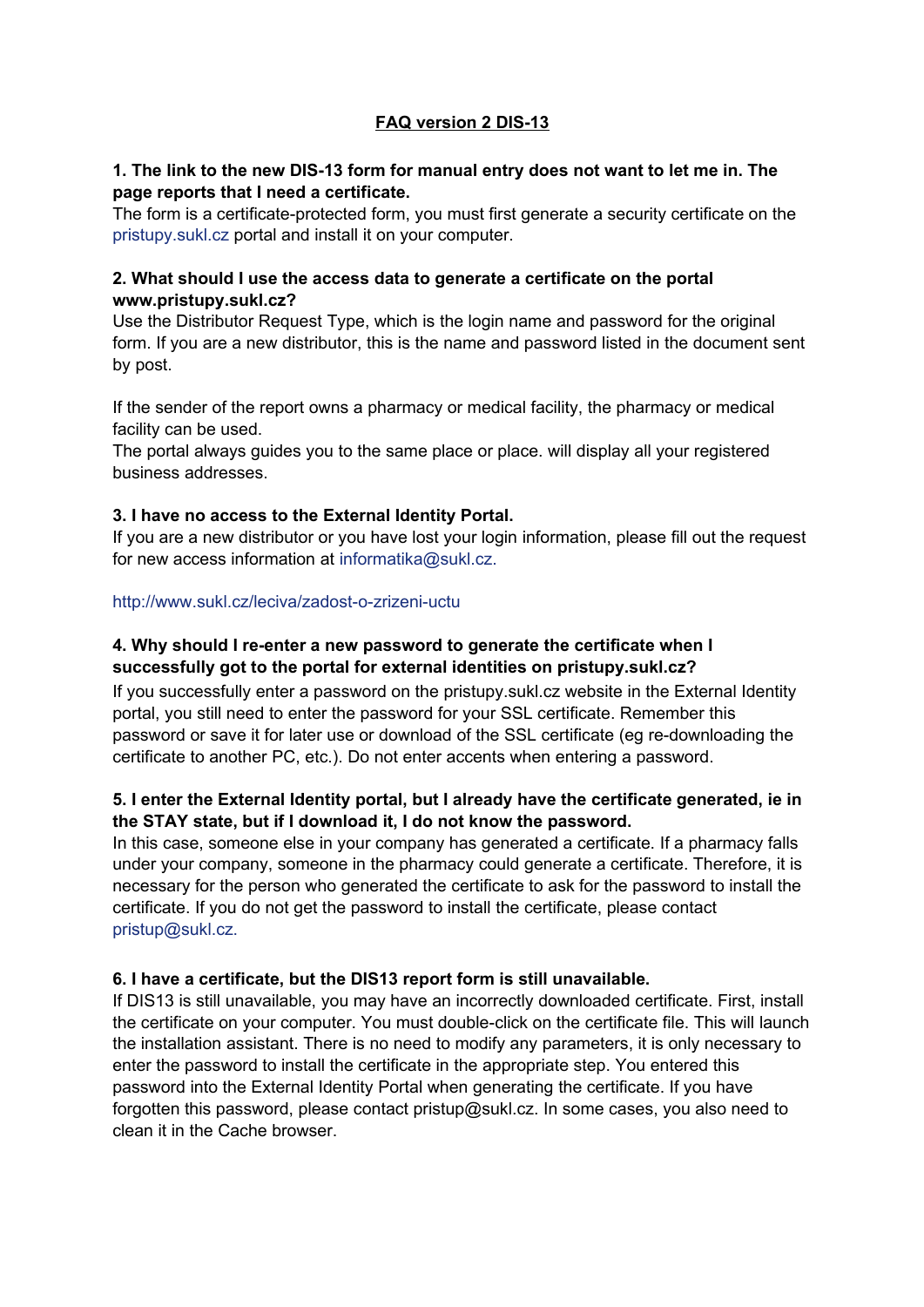## **7. I downloaded the certificate and immediately signed up for DIS13 but after logging in, it reported an error to me: The workplace does not have DIS13.**

In case you entered DIS13 as soon as you generate the certificate, the workplace does not go to DIS13 in many cases so quickly, and each certificate must be linked to the workplace, and the synchronization takes one day. In this case, please try again to open DIS13 the next day.

## **8. I have taken all the necessary steps to get to the form, but DIS13 is not working for me.**

Please write your application to email itpodporahlaseni@sukl.cz, indicating your ID, or the code of the workplace and a detailed description of your problem.

# **9. I'm in the form, but I do not know how to enter the report.**

The best solution is to watch the video on the SÚKL portal: https://pristupy.sukl.cz in the video section where you will find instructional videos on how to enter the report. Once you have opened the form, you will find information on your subject and the individual tiles with your warehouses, only one stock. For each store, you can immediately see the tile at the bottom of the tile if you are reported or not for the month. If you press a warehouse that has not been reported yet, a window with the option of selecting a report or a nondistribution declaration is called up. After choosing whether to report a classic report or statement, the confirmation button directs you directly to the edit section. If you select the option to enter the message later, the button: "Create Report" is displayed above the list of messages. Click "Create report" to get to the editing window.

You can start the report by the 10th of the month and you have the status: "Open". Between the 10th and the 20th of the month, you can still correct the report, and in the status of the report you have a status indication: "To edit"

## **10. How do I make a statemen**t **about the non-distribution of medicines in my warehouse?**

## **You have three options:**

a) You can establish a non-distribution declaration by the 10th day of the month after you have pressed your chosen warehouse. If you have not yet been notified, pressing the selected store will open a window with the option of selecting a report or a non-distribution declaration. After selecting the report or statement button, you will automatically be placed in the reporting list for a given month and sent to SUKL.

b) A non-distribution declaration can be created in the message list by a button located above the message list: "Create Report". You can access the list of messages by pressing the tile of the selected store on the main page where you will find the List of Workplaces. c) A non-disclosure statement may also be generated from the report automatically by removing all items of registered and unregistered LPs. In the message list, the "TYPE" column should be changed to "Statement"

The statement can be changed to the report by adding new medicines.

## **11. How do I know that the report is really sent to the SÚKL.**

All entries in the report form are part of the report. Each item is automatically sent to SÚKL automatically after filling in and confirming the button: "Save". (The confirmation appears for a few seconds in the form of a green window on the bottom right with the text: "The medicine was saved"). Whenever it is possible to re-enter the form and recheck data, repair. The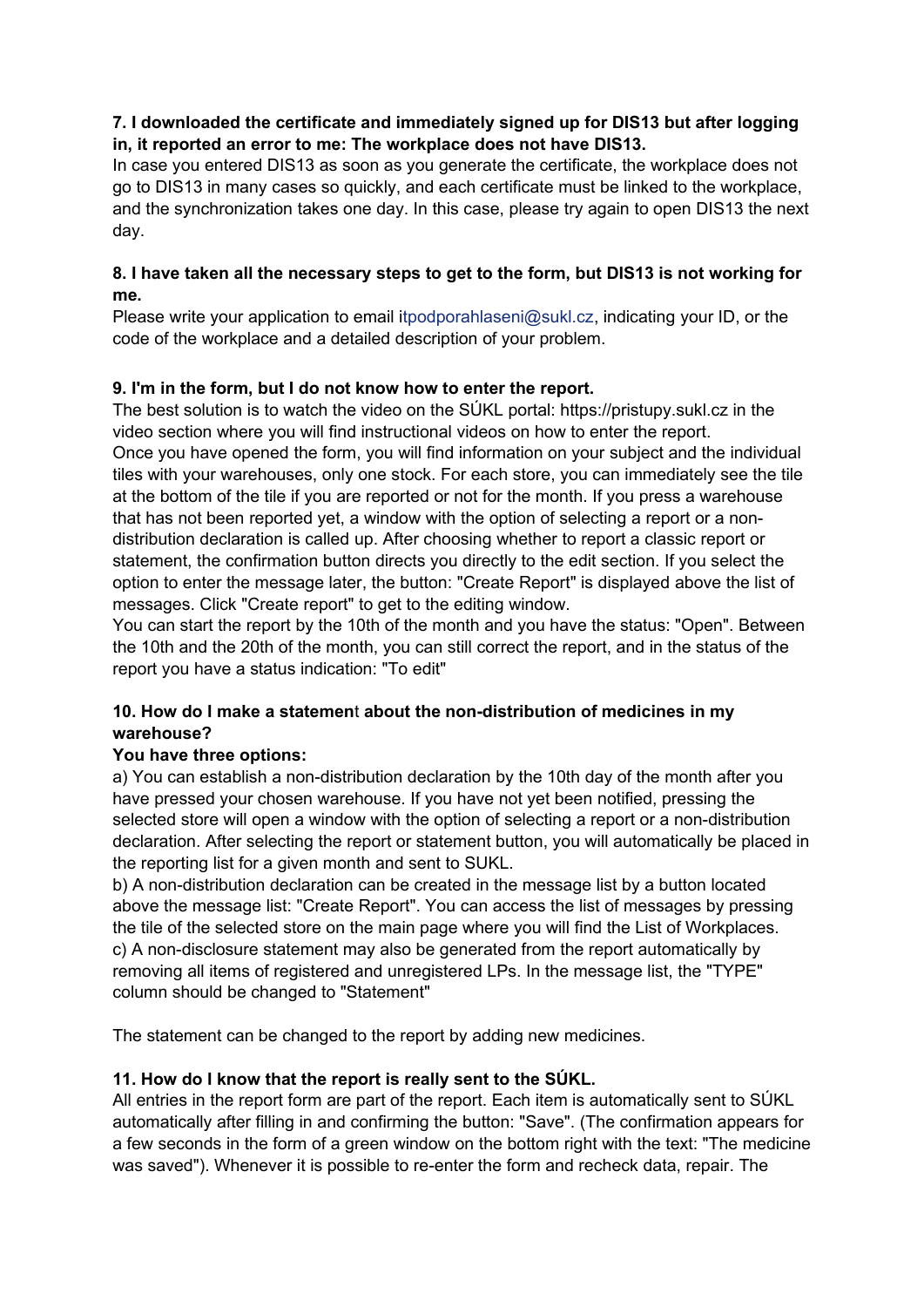check is to:

a) Preview in older months using the icon: "Preview" or " for the current month, the pencil icon: "Edit".

b) Download the Excel spreadsheet, which you can download by pressing the Excel icon, also on the right side of the report.

c) You can also request an email confirmation of the reported message by using the green envelope icon on the right side of the message: "Send an email notification". Once you have an email address, you should be sent a confirmation of your message or statement.

### **12. How do I change the Non-Distributor Declaration on Reporting?**

If you have entered a Non-Distributor Statement and need to change it for the current month to report and enter Distributed Medicines, just press the Pencil icon: "Edit" on the right side of the report and start typing the medicines. Once you have entered at least one medicinal product, the "Type" column from "Statement" to "Message" will change in the message list. In the older months, it is no longer possible to change this way and it is necessary to apply for an extraordinary repair of SUKL (see extraordinary repairs below).

### **13. It is after the 10th of the month and I failed to enter the report.**

It is necessary to send an official application with the identification of the distribution company and the workplace code to the email oda@sukl.cz. Subsequently, SÚKL employees will establish a non-distribution declaration, which you will be able to change to report and edit by the 20th of the month.

### **14. It is after the 20th of the month and I have not been able to make the changes that occurred during the review of the report.**

The report now allows for the creation of so-called extraordinary repairs, in the DIS-13 ver. 5 called update.

Exceptional repairs are part of the form and the automated application interface.

#### **15. How do I make an extraordinary repair?**

Exceptional repair is possible for all older months and for the current month after the 20th of the month. An extraordinary repair can be initiated by pressing the red key icon: "Create an extraordinary correction for reporting" on the right side of the report. When you click on the key icon, you enter the justification, mail, phone, and press the button: "Create". Exceptional repairs work by copying the original report you have submitted, and you are only editing the original as needed. However, in the case of extraordinary repairs, the individual items are not automatically sent, but you will either enter or correct all items first and then send them to SÚKL by pressing the button: "Submit correction for approval" at the top of the form. If you are making an extraordinary repair of an existing report, the original items from the report are copied to you in exceptional repair and you can only repair the items and then send them to SÚKL.

You may also want to delete the extra patch with the button at the top of the extra patch: "Delete extraordinary repair"

After sending the correction to SÚKL you will be returned to the list of reports. At the bottom of the list of reports, you will find a table called "Extraordinary repairs", where you will find all the extraordinary repairs and you can easily find out whether your repair is open for your editing, sent to SIDC or Saccu approved or rejected.